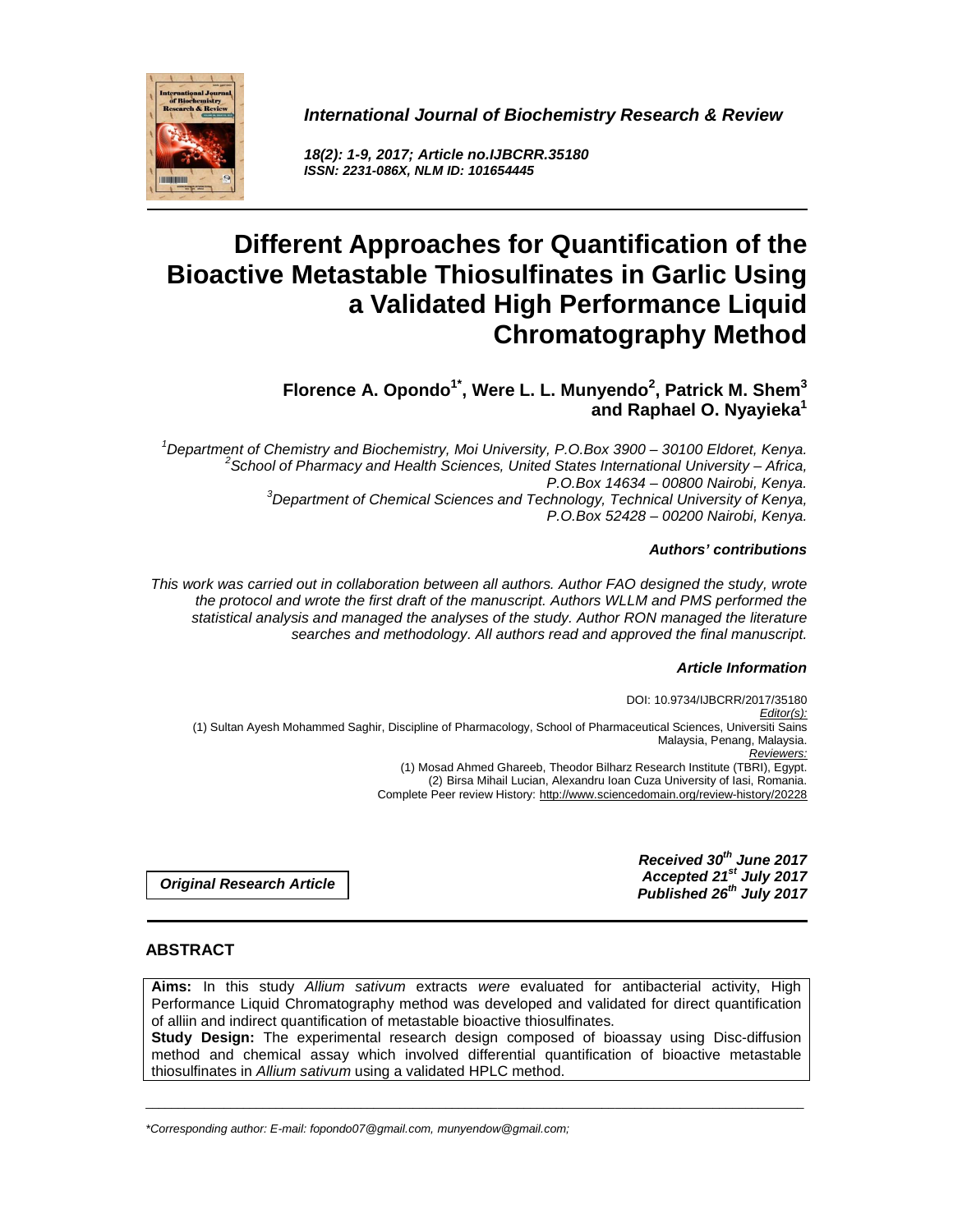**Place and Duration of Study:** Chemical Engineering Laboratory, School of Engineering, Moi University, Eldoret, Kenya. The study duration was from June 2015 to August 2016.

**Methodology:** Antibacterial activity conducted for gram-positive Staphylococcus aureus and Pseudomonas aeroginosa while Escherichia coli was bioassayed as the gram-negative bacteria. The bioactive metastable thiosulfinates were differentially quantified using HPLC method through direct quantification of alliin.

**Results:** The highest percent yield of 0.32% was realized from a garlic cloves blend marc of 25 g. The activity of the extracts was noted to be dependent on the duration of time after reconstitution but before assaying. This was revealed from evaluation of antibacterial activity constancy which indicated that the garlic extract exhibited a pattern of decreasing zone of inhibition from above 14 mm at 3 hours reducing to 6 mm after 24 hours. The HPLC method developed enabled elution of alliin at 2.5 minutes illustrating high levels of accuracy from the calculated mean percent recovery  $\pm$ SD that ranged from  $99.06 \pm 0.08$  to  $99.56 \pm 0.11$  and  $99.08 \pm 0.12$  to  $99.34 \pm 0.03$  for the inter-day and intra-day respectively which is regarded optimum for the method application. The data obtained for quantification is in agreement with the results of bioactivity constancy evaluation in that as the bioactivity of the garlic extracts diminishes with time after extraction, so the % bioactive thiosulfinates falls along the time intervals from 22.9% at 0 hour to 10.0% after 24 hours.

**Conclusion:** The devised method for differential quantification of bioactive thiosulfinates proved to be valid and accurate hence applicable for evaluating the metastable bioactive constituents of garlic extracts.

Keywords: Thiosulfinates; garlic; antibacterial; high performance liquid chromatography.

#### **1. INTRODUCTION**

The antimicrobial efficacy and other healing properties displayed by Allium sativum (Garlic) are attributed to thiosulfinates as well as other bioactive secondary metabolites compounds which are formed through an enzymatic reaction that occur when garlic cloves are crushed [1]. These thiosulfinates are not naturally present in an intact garlic bulb, but it is the crushing of the bulb that triggers release of the enzyme alliinase required for enzymatic reaction which produces thiosulfinates [2]. During this rapid process, various kinds of the thiosulfinates are formed of which allicin and alliin are produced in the greatest abundance. The amounts of alliin and allicin present in different strains of garlic have been studied and considerable variations reported ranging from 2.8 to 7.7 mg/gram [3].

The transformation of alliin into the biologically active allicin molecule upon crushing of a garlic clove is extremely rapid. This efficiency ensures that the clove defense mechanism is only activated in a very small location and for a short period of time, whereas the rest of the alliin and alliinase remain preserved in their respective compartments and are available for interaction in case of subsequent microbial attacks [4].

Although garlic extracts have continually been used as herbal therapy for a variety of bacterial, fungal and viral infections; safety issues have been highlighted regarding ingestion of garlic extracts [5]. The literature cautions against use of garlic herbal medications thereby leaving a gap in knowledge regarding appropriate exploitation of Allium sativum extracts. These gaps regards garlic chemical constituents' stability and biotransformation alongside unexplained contraindications like topical garlic burns, anaphylaxis and platelet dysfunction not studied could continue to be magnified. Therefore extensive investigation into garlic and its medicinal value has led to an improvement in the quality and yield of fresh garlic production. Several garlic food supplements ranging from tablets to powder are now formulated based on either alliin content or on the potential to produce allicin [6].

Consequently, a number of analytical methods are currently being used to determine Salkenylcysteine sulfoxides in garlic. These include; electrophoresis, spectrophotometric methods, gas chromatography, micellar electrokinetic capillary chromatography, thin layer chromatography, high performance ion-pair chromatography, and high performance liquid chromatography. The methods are categorized into direct methods that allow determination of Salkenylcysteine sulfoxides content before their enzymatic hydrolysis to form allicin or indirect methods that are employed in the determination of diverse products arising from the enzymatic reaction [7].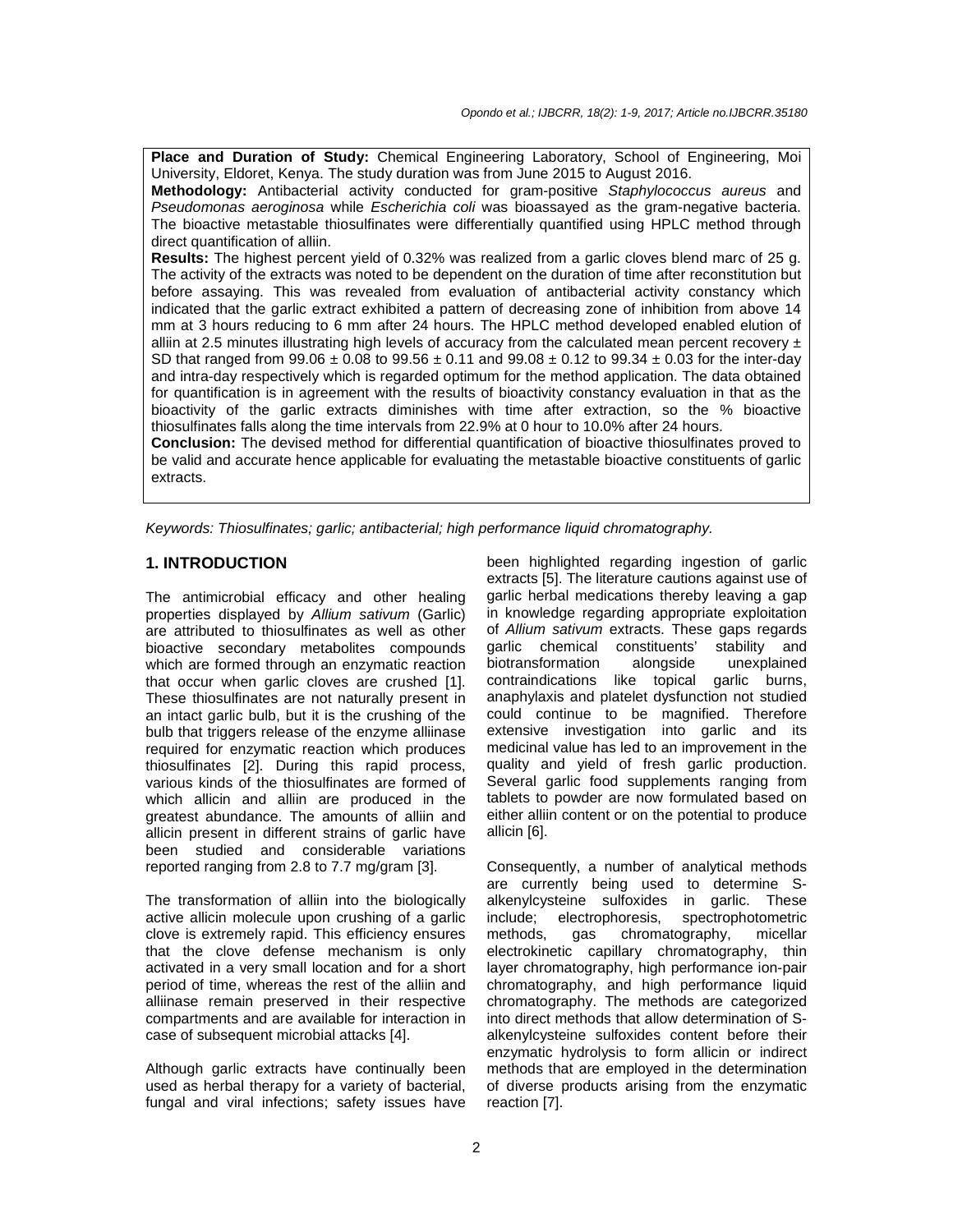Most of these methods are realized to require external standards which have very low resolution during quantitative analysis. On the other hand Gas Chromatography (GC) remains less suitable, the metastable thiosulfinates have to be converted to more stable compounds which are able withstand high temperatures in the GC column. Usually by spectrophotometric techniques, quantification of thiosulfinates targets thiols as a probe. In a direct approach, thiols are reacted with the disulfide bond present in<br>thiosulfinates and the resulting thiol thiosulfinates and the resulting thiol concentration is monitored.

Alternatively the excess thiol could be reacted with a disulfide acid compound in an indirect approach [1]. Both spectrophotometry and chromatography have also been previously combined to specifically quantify allicin. This involved a reversed phase HPLC with UV and electrochemical detection (ED) coupled with online post-column photochemical reaction [8].

Since allicin is electrochemically inactive, postcolumn irradiation at 254 nm reduces the responsiveness of allicin to UV detector but allow it to be detected using electrochemical detector. As the quantification of allicin, alliin and other bioactive metastable thiosulfinates in garlic continue to present a challenge. This paper therefore reports for the first time a differential approach in which a direct determination of the more stable alliin using a validated HPLC method yields reliable data that is applied to quantify the bioactive metastable thiosulfinates in garlic more accurately and precisely. A cross-validation of the results in this paper is also illustrated by the concurrent quantification of results to the evaluation of antimicrobial activity constancy with time after garlic extraction both by infusion and soxhlet techniques.

# **2. MATERIALS AND METHODS**

#### **2.1 Chemicals and Apparatus**

The extraction process was done on a Soxhlet system model 345 (England) with 0.45 µm microbibre filters and Whitman thimbles sourced from Ultra lab Nairobi Kenya while Chloroform, ethyl acetate, hexane, ethanol, methanol all HPLC grade and Dimethyl Sulfoxide (DMSO) were sourced from Gelsap Laboratory supplies Nairobi Kenya. Standard Allyl sulfonic acid (alliin) was purchased from Sigma Aldrich St Louis USA. Bacterial strains for bioactivity evaluation were obtained from Microbiologics, Canada;

Mueller Hinton agar and Amoxicillin clavulanate impregnated discs were from Cypress Diagnostics, Belgium. The HPLC analytical work was done on a LC-10AT Liquid Chromatography System with SPD-10A UV-Vis detector,  $(S$ himadzu Japan), using Luna<sup>TM</sup> ODS C<sub>18</sub> column (250 mm  $x$  4.6 mm, 5  $\mu$ m). All the solvents and reagents were of analytical grade and used without any further purification.

#### **2.2 Sample Collection, Processing and Extraction**

Allium sativum (Garlic) plant sample cloves were collected from Kimalel Location specifically at 0°28'0.01'' N 35°58' 0.01'' E in Baringo County, Kenya. The fresh cloves were carried in polythene bags to the laboratory, then washed with clean water to remove soil before aerating to avoid rotting. Garlic juice was produced aseptically from peeled cloves using a juice extractor which afforded a smooth paste. The fresh garlic paste (50 ml) was immediately centrifuged at 4000  $\times$  g for 10 min at 24°C and decanted in readiness for extraction.

Hot continuous extraction method was adopted for extractions. In a soxhlet apparatus, 25 g of the blended garlic paste was extracted with 100 ml of analytical grade methanol solvent cycling for 2 hours over a heating mantle at 30°C. Excess solvent was removed by rota evaporation under vacuo and extract immediately stored in a freezer at 40°C to minimize loss of volatile constituents. Percentage yields for the extraction was then calculated by the following expression adopted from [9].

$$
Percentage yield = \frac{crude\ extract}{blended\ garlic\ closes} \ X \ 100 \tag{1}
$$

# **2.3 Evaluation of Extracts' Antibacterial Activity Constancy**

The rapid bioconversions of allyl thiosulfinates in garlic extracts impacts the bioactivity. This was evaluated by antibacterial activity testing at time intervals using the disc diffusion method [10] Based on NCCL's recommendation, the grampositive Staphylococcus aureus (ATCC 25923) and Pseudomonas aeroginosa (ATCC 27853) while gram-negative Escherichia coli (ATCC 25922) were used as test microorganisms representing most common infectious diseases pathogens. To obtain freshly growing strains, from the purchased isolates bacterial strains were sub-cultured onto Muller Hinton agar and incubated at for 37°C for 4 hours.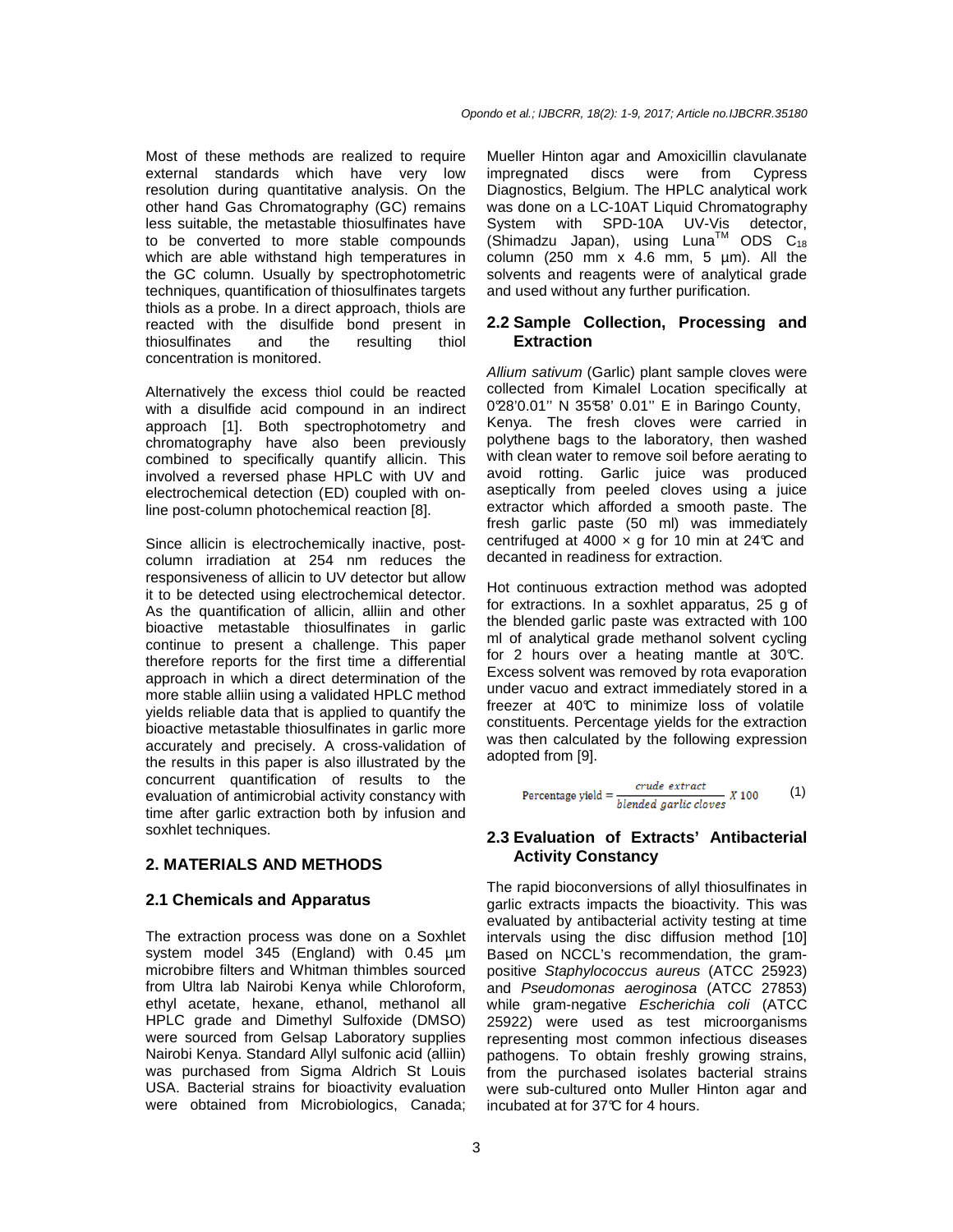To evaluate antibacterial activity constancy at set time intervals of 0, 3, 6, 12 and 24 hours, a  $10^8$ colony forming units (cfu/mL) was prepared in sterile distilled water and inoculated uniformly onto the agar. A disc of 5mm diameter was then impregnated with 10 µL of the test extract (100 mg/mL reconstituted in DMSO) and aseptically placed on the inoculated petri dish before incubating at 37°C for 24 hours. This was repeated in triplicate for all the set time intervals with zones of inhibition being measured at respective  $24<sup>th</sup>$  hour for each. In the experimental set up the negative controls were methanol and DMSO solvents while positive control was the Amoxicillin clavulanate impregnated discs. The trend of extract antibacterial activity with time was then graphically traced to describe the activity constancy.

# **2.4 Metastable Thiosulfinates Quantification Method Development and Validation**

Given that allyl thiosulfinates (alliin) is the predominant precursor in garlic cloves which interacts with the enzyme alliinase to produce metastable thiosulfinates that are the main biologically active components, a HPLC method was developed and validated for the determination of allyl sulfonic acid to be applied for quantification of the thiosulfinates by difference.

#### **2.4.1 Chromatographic conditions optimization**

The HPLC system comprised of a Shimadzu LC-10AT pump, a SPD-10A UV detection at 224 nm, on a Luna™ ODS-2 RP-18 column (250 mm x 4.6 mm, 5 µm). Two mobile phase systems were assessed in terms of peak resolution and retention times, the first comprised of aqueous glacial acetic acid: methanol (50:50) (v/v) while the second 0.01% sodium dodecylsulfate solution: methanol (30:70). The flow rate was optimized by altering rate of flow from 0.5 mL/min to 0.75 mL/min and finally 1.0 mL/min. Effect of the column temperature on the resolution was also studied at  $25^{\circ}$ C,  $35^{\circ}$ C and  $55^{\circ}$ C.

#### **2.4.2 Calibration curves**

A series of standard solutions were prepared by diluting allyl sulfonic acid stock standard solution (100.0 mg/mL) with the mobile phase to obtain two sets of concentration ranges of 0.2 –1.0 mg/mL and  $0.5$  mg/mL  $-$  8.0 mg/mL. 25  $\mu$ L were

then injected for each concentration in triplicate and chromatographed under the optimized conditions. The calibration curve was constructed by plotting the peak area against the corresponding concentration of standard solutions ranges each separately but on the same axis for comparison based on the computed regression coefficients.

## **2.4.3 Accuracy and precision**

The accuracy of the method was ascertained by determination of the analytical recoveries. This entailed intra-day and inter-day evaluations by analysis of alliin at three concentration levels (0.2 mg/mL, 0.6 mg/mL and 1.0 mg/mL) in quality control samples (n=9) on the same day and on three consecutive validation days. Computed Relative Standard Deviation (RSD) in precision statistics was used to establish precision.

#### **2.4.4 Robustness and limit of quantification / detection**

The robustness of the developed method was assessed by purposely altering experimental conditions. Effect of the flow rate on peak resolution was studied by changing stepwise from a flow rate of 0.6 mL/min to 1.5 mL/min while mobile phase composition remained the same. The column temperature impact on the peak resolution was also studied at 45°C and  $65C$ .

Similar to previous studies [11], the Limits of quantification and detection were calculated by the simultaneous analysis of alliin in prepared solutions and using the SD values from inter-day and intra-day recoveries precision statistics.

#### **2.5 Differential Quantification of the Metastable Bioactive Thiosulfinates**

Samples of garlic preparations were made mimicking the formulations usually applied in alternative medicine products during its utilization as a therapeutic. These entailed an infusion prepared by gentle boiling the blended cloves in distilled water for 15 minutes. The second preparation was a soxhlet extract of blended extract using ethanol and methanol solvents.

The content of alliin in all the samples were determined at set time intervals as 0, 3, 6, 12 and 24 hours. The bioactive metastable bioactive thiosulfinates were then quantified using the following expression that was devised by the Author.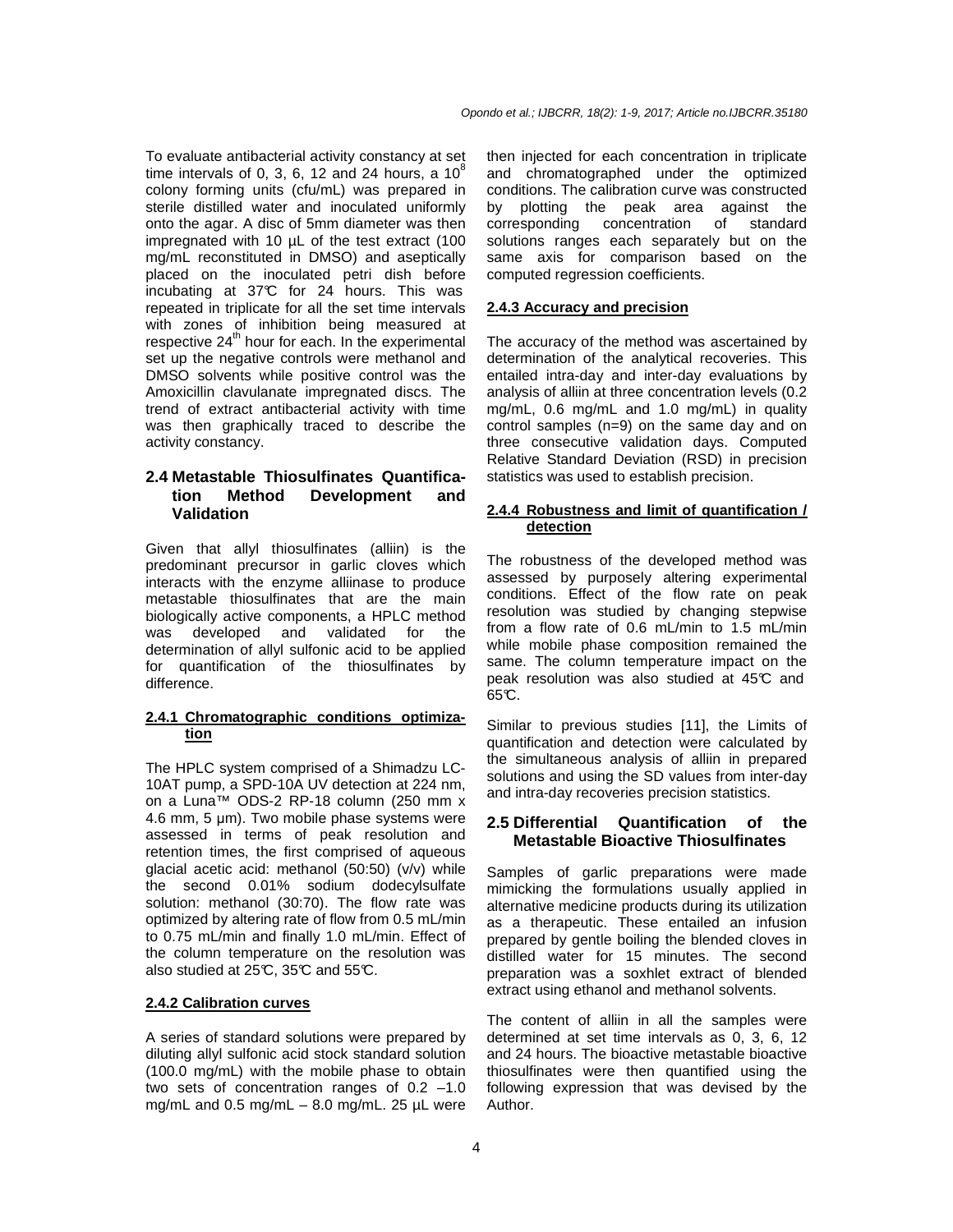% Bioactive thiosulfinates<sub>ith hour</sub>  
= 
$$
\frac{Alllin (mg/ml)_{0th hour} - Alllin (mg/ml)_{ith hour}}{Alllin (mg/ml)_{0th hour}}
$$
 (2)

Where,

0th hour is the time immediately after blending the garlic cloves *ith hour* is at the set time interval (3<sup>rd</sup>, 6<sup>th</sup>, 12<sup>th</sup> and  $24<sup>th</sup>$  hour) after blending garlic cloves

# **3. RESULTS AND DISCUSSION**

## **3.1 Sample Processing and Extraction**

The obtained extract was quantified by comparing to the blended garlic cloves gel that was packed into soxhlet apparatus for extraction. The highest percent yield of 0.32% was realized from a garlic cloves blend marc of 25 g. This could be regarded as being low in respect to the efficiency of soxhlet as an extraction method. Nevertheless the low yield is orchestrated by the duration for the extraction which was set cognizant to the nature of the targeted constituents of garlic that are volatile in nature.

#### **3.2 Evaluation of Extract's Antibacterial Activity Constancy**

The activity of the extracts was noted to be dependent on the duration of time after reconstitution but before assaying. The evaluation of antibacterial activity constancy could be illustrated by Fig. 1 indicating the realized zones of inhibition on performing the antibacterial assays after set time intervals post reconstitution for the controls and garlic extract. The solvent DMSO used as the negative control illustrated a minimal zone of inhibition equivalent to the disc diameter. This was realized to remain constant for all the duration. The pattern was also evident with the positive control amoxicillin clavulanate discs that maintained a specific stable zone of inhibition even on assaying at 24 hours post reconstitution. Strikingly the garlic extract for all strains of bacterial assays exhibited a pattern of decreasing zone of inhibition.

There was a consistent reduction in zones of inhibition with increase in time after reconstitution but before assay. This could be explained from the point that the antimicrobial activity of garlic extract constituents declines on standing which could be linked to the enzymatic transformation of bioactive thiosulfinates as indicated in previous findings [12]. This is therefore a confirmation of the bioactive constituents in garlic extract being metastable which is in line with

reports of [13], who showed that extracted compounds from garlic usually undergo some sort of change in consequence of conditions like photochemical irradiation.

Direct quantification of bioactive constituents thus presents challenges with this non-constancy witnessed which therefore calls for alternative analytical strategies to exactly elaborate on duration of activity for dosage regimens clarity.

#### **3.3 Metastable Thiosulfinates Quantification**

#### **3.3.1 HPLC method development and validation**

Based on the presented challenges for the direct quantification of bioactive thiosulfinates, this study aimed at developing a HPLC method that determines alliin which is the key precursor envisaged to act on pro-antibacterial constituents in garlic extract as a reliable differential quantification technique. The standard dimethyl sulfoxide (alliin) was found to be stable in the diluent for more than 24 hours hence allowing for effective elution and separation.

This guided adoption of the mobile phase as aqueous acetic acid: methanol in the ratio 50:50 (v/v). An increase in the percentage of methanol led to poor resolution while increasing the percentage of distilled water resulted in longer run time. The flow rate of 0.75 mL/min ensured a comparatively short run time while the column was thermostated at 35°C. Under these conditions, alliin was eluted at 2.5 minutes as shown in the chromatogram (Fig. 2), a peak that was absent on elution of a blank.

The alliin peak areas responses were plotted against the respective concentrations from which calibration curve was built using up to six concentrations in the range 0.2 mg/mL to 1.0 mg/mL. This set of standard solutions gave satisfactory linearity as demonstrated from the obtained regression coefficient  $(R^2)$  of above 0.999, thus sufficient for quantification of alliin.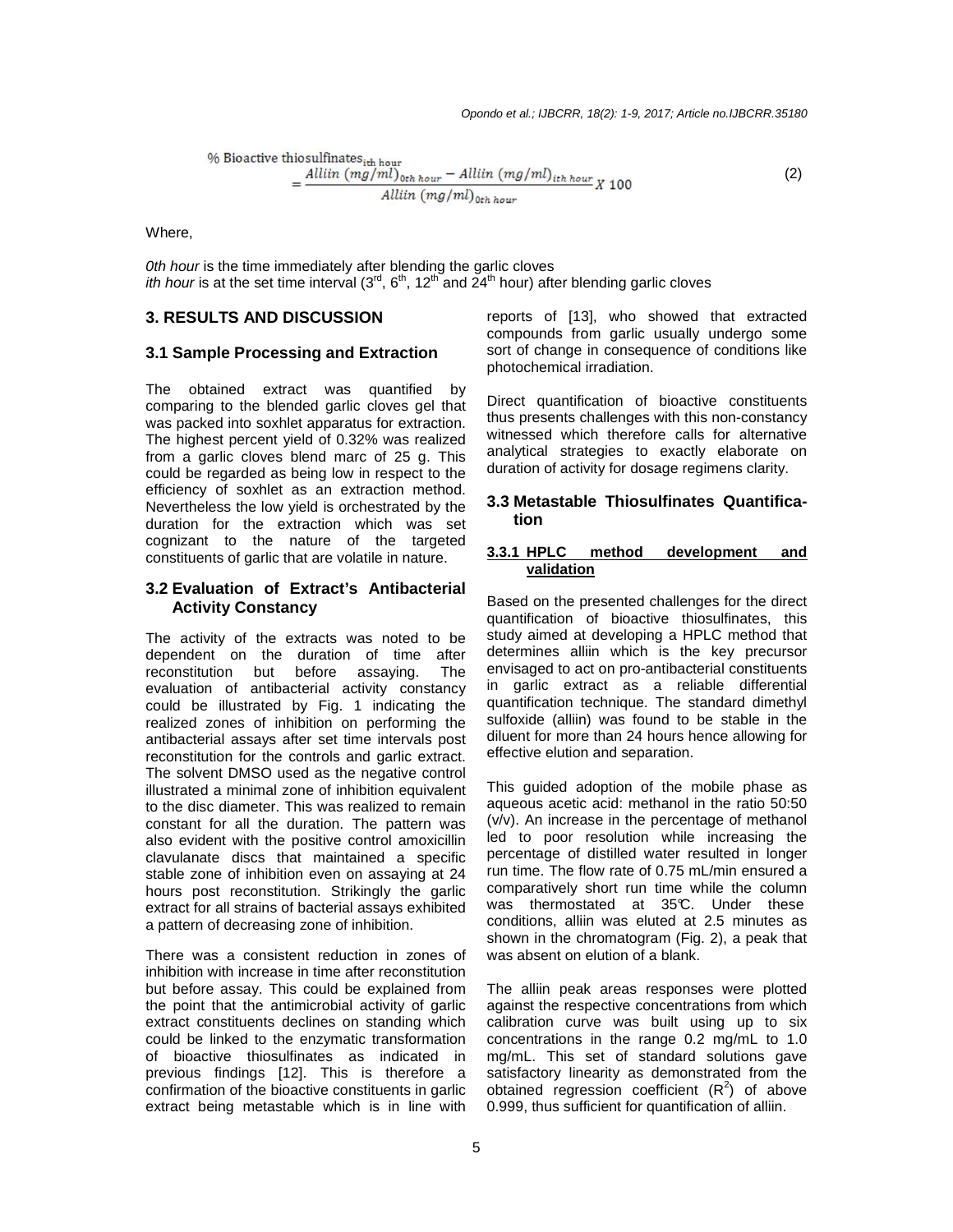

Zone of Inhibition (mm) 24hrs Zone of Inhibition (mm) 6hrs Zone of Inhibition (mm) 0hrs

 Zone of Inhibition (mm) 12hrs Um Zone of Inhibition (mm) 12hr <mark>⊠</mark> Zone of Inhibition (mm)

Fig. 1. Variation of zone of inhibition with time after reconstitution in DMSO





The developed method was validated for determination of alliin through evaluation of accuracy and precision through intra-day and inter-day determinations whose precision inter-day determinations whose p<br>statistical data is represented in Table 1. The developed method was validated for<br>determination of alliin through evaluation of<br>accuracy and precision through intra-day and High level of accuracy was illustrated by the developed method as seen from the calculated mean percent recovery  $\pm$  SD that ranged from  $99.06 \pm 0.08$  to  $99.56 \pm 0.11$  and  $99.08 \pm 0.12$  to 99.34  $\pm$  0.03 for the inter-day and intra-day level of accuracy was illustrated by the pped method as seen from the calculated percent recovery  $\pm$  SD that ranged from  $\pm$  0.08 to 99.56  $\pm$  0.11 and 99.08  $\pm$  0.12 to  $\pm$  0.03 for the inter-day and intra-day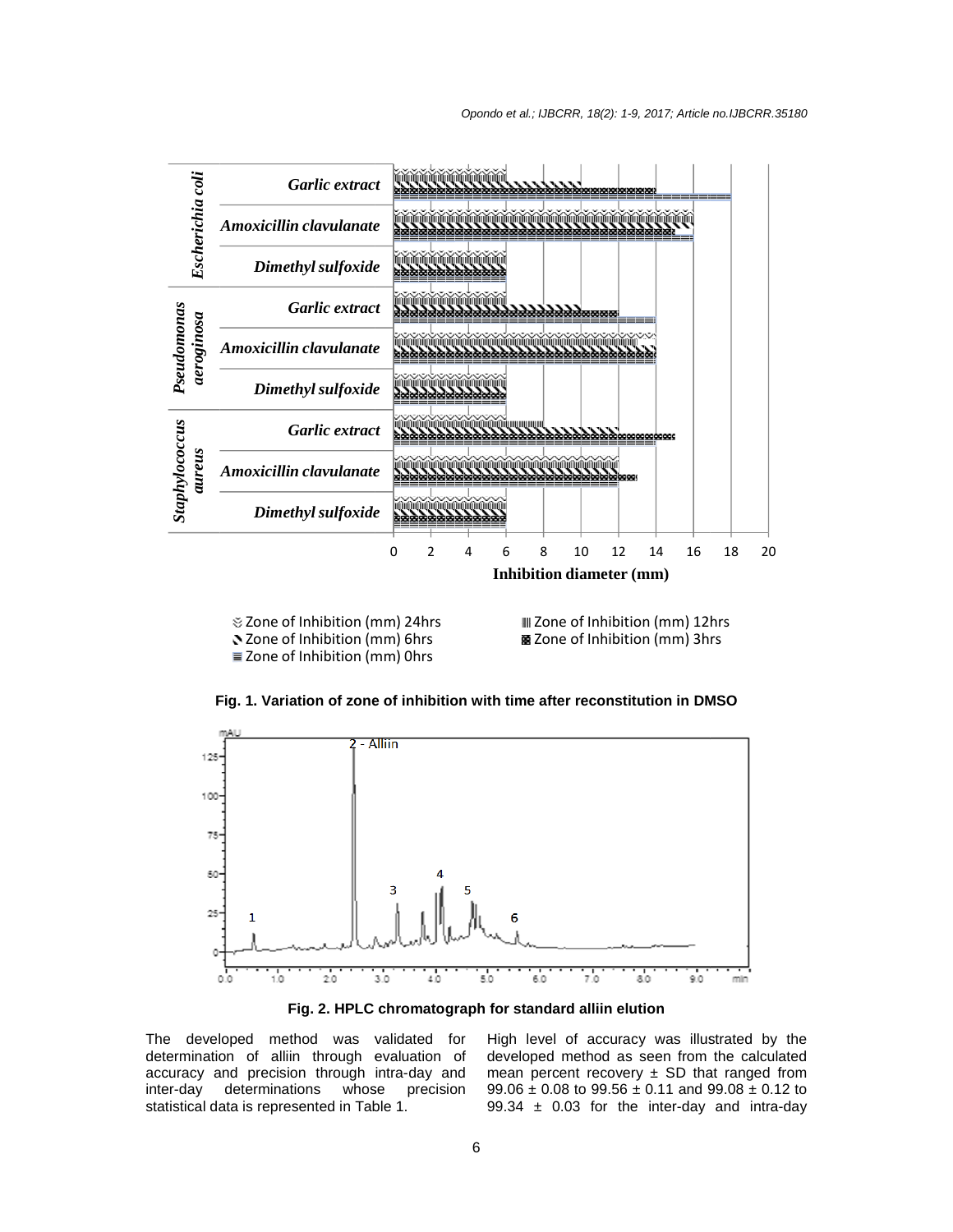respectively which is regarded optimum for the method application.

Satisfactory precision was also noted from the quite minimal values for the RSD% was just 0.0082 and 0.0299 for inter-day and intra-day respectively. Chromatographic conditions variations did not result in significant change in values of the peak area. Alteration of the flow rate affected only the retention time with an indirect proportionality fashion in that increasing flow rate resulted in a respective reduction in the retention time and vice versa but not the peak area. Elution at  $45^{\circ}$  or  $65^{\circ}$  did not have any recognizable variations in assay values. This could be related to the fact that usually, column temperatures affect mainly dissolution of the analyte in the mobile phase [11]. Robustness of the method was thus confirmed hence the method fit for utilization for determination of alliin in matrices.

The lowest concentration of alliin that could be determined was evaluated in terms of Limit of Quantification (LOQ) and found to be 0.186 mg/mL while the Limit of Detection (LOD) was 0.492 mg/mL.

As per the recommendations of International Conference for Harmonization [14] on validation of analytical procedures, LOD ought to be 3.3 times lower than the LOQ. This condition was found to have been fulfilled by the developed method in this study.

The developed method attributes were wholesomely found to satisfy the criteria for use in the determination of alliin and on that basis it deemed valid for application in the quantification of alliin and hence forming a basis for the

metastable thiosulfinates quantification by difference.

#### **3.4 Differential Quantification of the Metastable Bioactive Thiosulfinates**

The developed and validated HPLC methods was applied for the direct determination of alliin in the garlic samples. The peak area realized was correlated to the concentration of the prepared standard solution and by the equation of the straight line calibration curve concentrations of alliin was found to be as indicated in Table 2 for the respective time interval. This was then utilized as the requisite data for the quantification of the metastable bioactive thiosulfinates applying the equation (ii). In the application of equation (ii) the  $0<sup>th</sup>$  hour was considered the initial time following the set time for a particular time interval. This provided accurate duration determination for the bioconversion events that yielded the bioactive thiosulfinates in the extract.

Calculations were therefore appropriately carried out considering the  $0<sup>th</sup>$  for  $3<sup>rd</sup>$  hour to be 0 hours; for  $6<sup>th</sup>$  hour to be 3 hours; for 12<sup>th</sup> hour 6 hours and for  $24<sup>th</sup>$  hour 12 hours. This enabled computation of the percent bioactive thiosulfinates in the extracts at the set time intervals which gave the quantities shown in Table 3.

The results for the quantification of bioactive thiosulfinates indicated that infusion as an extraction method yields a high percentage of bioactive thiosulfinates as compared to the soxhlet extraction. This could be attributed to the metastability of the active constituents in garlic that may be affected by the repeated heating during the soxhlet extraction method.

**Table 1. Precision statistics results for intra-day and inter-day analysis of alliin standard** 

| Conc. mg/mL | Day1     | Day2     | Day3     | Mean  | S.D      | <b>RSD</b> | RSD%   |
|-------------|----------|----------|----------|-------|----------|------------|--------|
| 0.2         | 98.95    | 98.85    | 99.39    | 99.06 | 0.082533 | 0.000833   | 0.0833 |
| 0.4         | 99.52    | 99.71    | 99.46    | 99.56 | 0.106562 | 0.001070   | 0.1070 |
| 0.6         | 98.52    | 99.23    | 99.18    | 98.98 | 0.323557 | 0.003269   | 0.3269 |
| 0.8         | 98.94    | 99.16    | 99.57    | 99.22 | 0.261066 | 0.002631   | 0.2631 |
| 1.0         | 99.19    | 99.30    | 99.11    | 99.20 | 0.077889 | 0.000785   | 0.0785 |
| 1.2         | 99.34    | 99.33    | 99.35    | 99.34 | 0.008165 | 0.000082   | 0.0082 |
| Mean        | 99.08    | 99.26    | 99.34    |       |          |            |        |
| S.D         | 0.124667 | 0.077587 | 0.029667 |       |          |            |        |
| <b>RSD</b>  | 0.001258 | 0.000782 | 0.000299 |       |          |            |        |
| RSD%        | 0.1258   | 0.0782   | 0.0299   |       |          |            |        |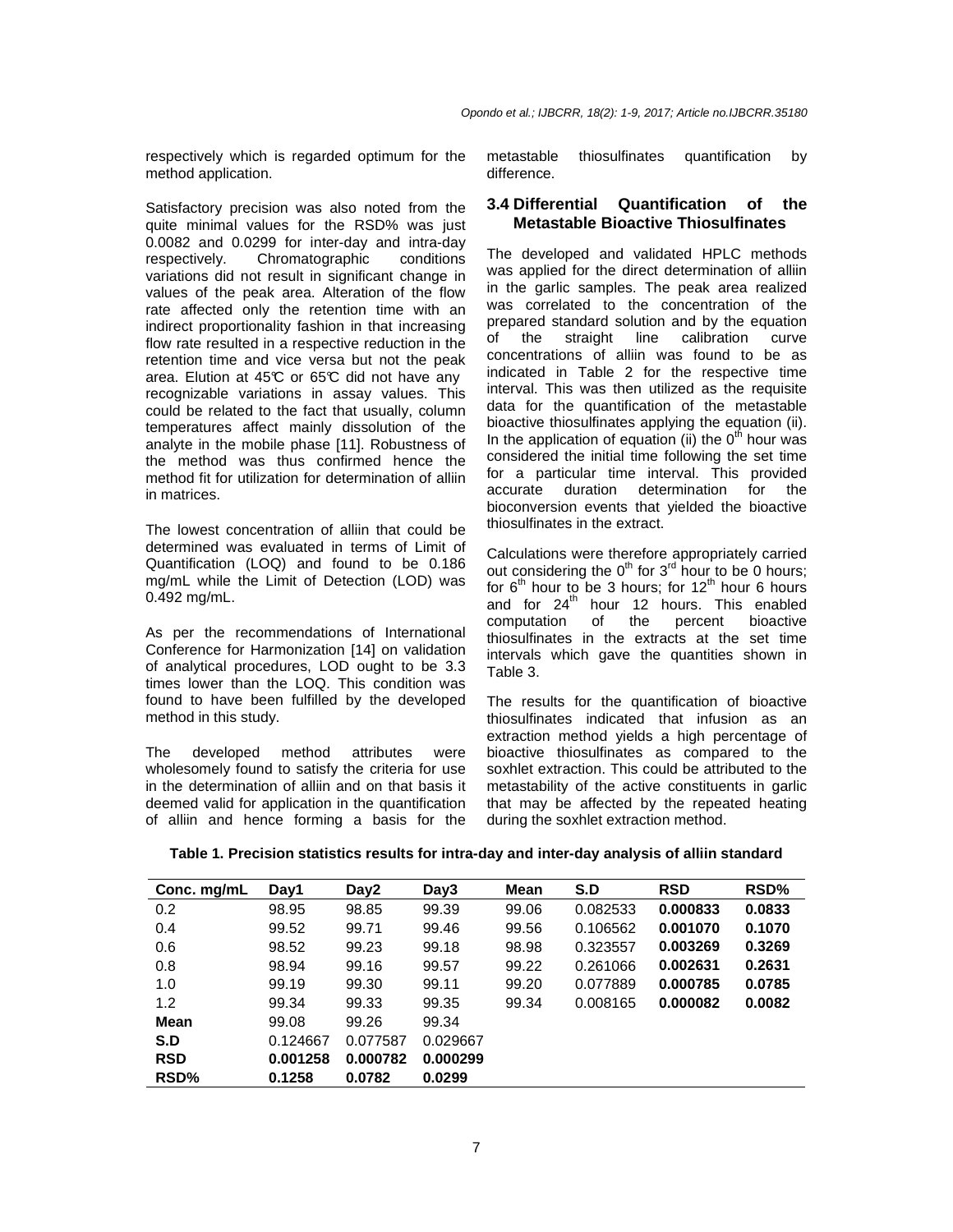| <b>Sample</b>              |                         | Alliin (mg/mL) at time intervals |                      |                       |             |  |  |
|----------------------------|-------------------------|----------------------------------|----------------------|-----------------------|-------------|--|--|
|                            | 0 <sup>th</sup><br>hour | $3^{\text{ra}}$ hour             | 6 <sup>th</sup> hour | $12^{\text{th}}$ hour | $24th$ hour |  |  |
| Infusion extract           | 2.35                    | 1.81                             | 1.47                 | 1.29                  | 1.16        |  |  |
| Ethanolic soxhlet extract  | 1.66                    | 1.42                             | 1.26                 | 1.13                  | 1.04        |  |  |
| Methanolic soxhlet extract | 172                     | 1.44                             | 1.23                 | 1.09                  | 0.99        |  |  |

#### **Table 2. Alliin concentration at set time intervals**

| Table 3. Calculated % bioactive thiosulfinates at set time intervals |
|----------------------------------------------------------------------|
|----------------------------------------------------------------------|

| <b>Sample</b>              | % Bioactive thiosulfinates at time intervals |                      |            |                       |                       |
|----------------------------|----------------------------------------------|----------------------|------------|-----------------------|-----------------------|
|                            | $0th$ hour                                   | $3^{\text{ra}}$ hour | $6tn$ hour | $12^{\text{th}}$ hour | $24^{\text{th}}$ hour |
| Infusion extract           | $0.00\%$                                     | 22.9%                | 18.7%      | $12.2\%$              | 10.0%                 |
| Ethanolic soxhlet extract  | $0.00\%$                                     | 14.4%                | 11.3%      | $10.3\%$              | 7.96%                 |
| Methanolic soxhlet extract | $0.00\%$                                     | 16.2%                | 14.5%      | $11.4\%$              | 9.17%                 |

The data obtained for quantification is in agreement with the results of bioactivity constancy evaluation in that as the bioactivity of the garlic extracts diminishes with time after extraction, so the % bioactive thiosulfinates falls along the time intervals. This is a clear justification and further support for the previous explanation that the alliin is enzymatically converted to other thiosulfinates which are responsible for the antimicrobial efficacy [9]. The devised method for differential quantification of bioactive thiosulfinates is also proved to be valid and accurate hence applicable for evaluating the metastable constituents of garlic extracts.

#### **4. CONCLUSION**

The accurate quantification of the efficacious constituents in garlic extracts involves a series of analytical steps through complex instrumentation with extraneous experimental processes. This continues to be a drawback in the exploitation of Allium sativum plant phytochemical principles fully into therapeutic agents. In bid to contribute to simplification of this analysis a HPLC method was successfully developed exhibiting satisfactory accuracy and precision and with recommended Limits of Detection and Limits of Quantification desirable for analysis of bioactive thiosulfinates even in bulk. The antimicrobial activity constancy evaluation revealed a reduction in bioactivity of garlic extracts with time after extraction which was in agreement with the results of the devised method for differential quantification of the bioactive thiosulfinates in the extracts. Therefore a confirmation and proof of the validity and applicability of the devised method for quantification of bioactive thiosulfinates in garlic extracts.

# **ACKNOWLEDGEMENTS**

The authors are sincerely grateful and appreciate Mr. Kenneth Werimo, the Director Kenya Marine and Fisheries Research Institute, Kisumu (KEMFRI, Kisumu) for giving us the opportunity to conduct the bioassay. The authors are greatly indebted to the other Researchers Mr. Ouko and Mr. Odada for their invaluable advice on bioassay. Many thanks also go to Technicians Mr. Odhiambo Gilbert and Madam Mary Akinyi for their assistance during the research process at KEMFRI, Kisumu, Kenya.

#### **COMPETING INTERESTS**

Authors have declared that no competing interests exist.

#### **REFERENCES**

- 1. Mansor N, Herng HJ, Samsudin SJ, Sufian<br>
S, Uemura Y. Quantification and S, Uemura Y. Quantification and characterization of allicin in garlic extract. J. of Medical and Bioengineering. 2016;5(1):24–27.
- 2. Block ES, Ahmad JL, Catalfamo MK, Apitz-Castro R. The chemistry of alkyl thiosulfinate esters: Antithrombotic organosulfur compounds from garlic: Structure, mechanistic and synthetic studies. J of the American Chemical Society. 1986;108:7045-7055.<br>Olech Z, Zaborska
- 3. Olech Z, Zaborska W. A spectrophotometric assay for total garlic thiosulfinates content. Pol. J. Food Nutr. Sci. 2012;62(1):23–29.
- 4. Shen CH, Xiao H, Parkin KL. In vitro stability and chemical reactivity of